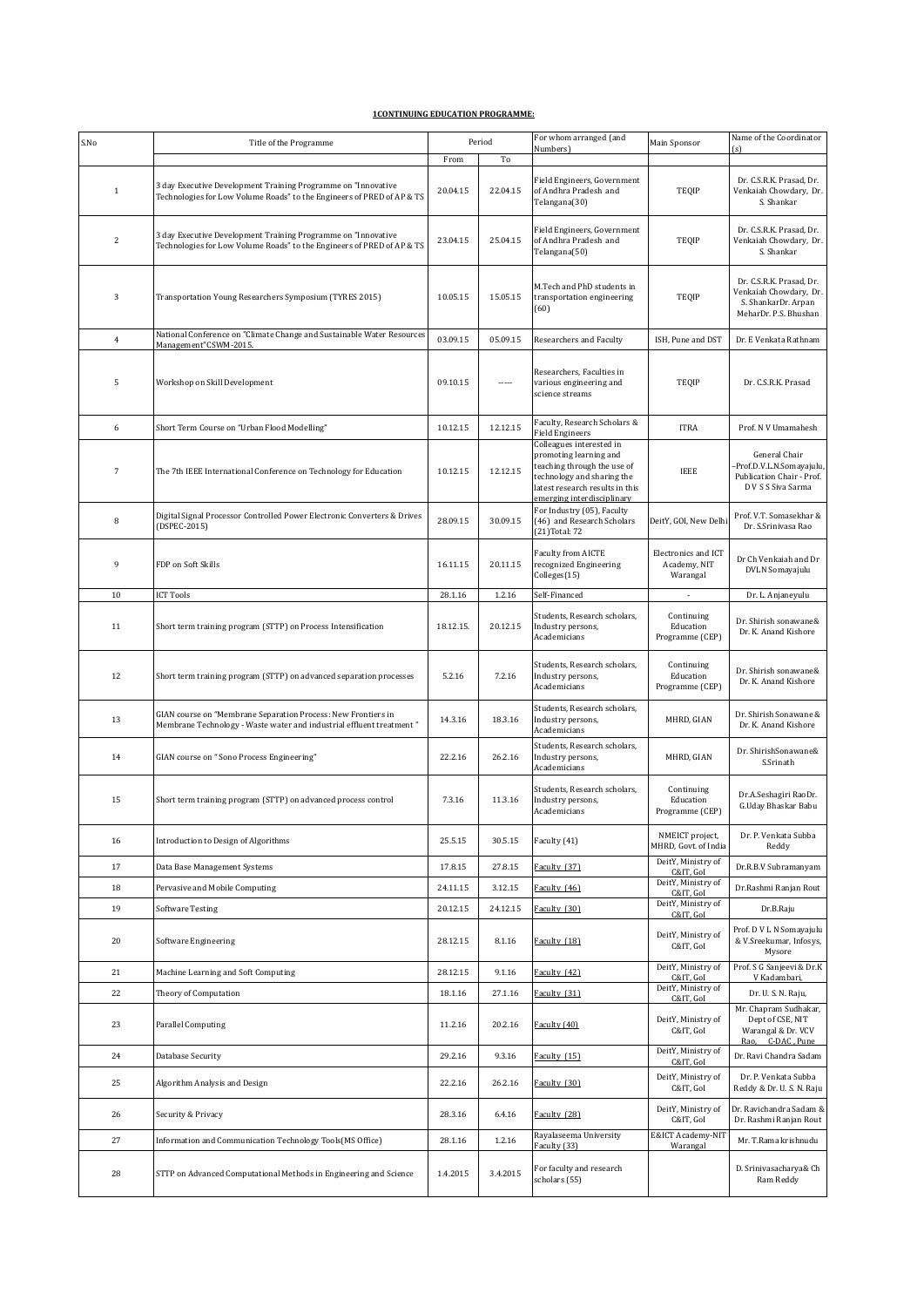| 29 | STTP on Advanced Numerical Methods In Fluid Dynamics                                                         | 17.4.15  | 19.04.15 | For faculty and research<br>scholars (55)                                                                       |                                                | D. Srinivasacharya& J.<br>Pranitha                                    |
|----|--------------------------------------------------------------------------------------------------------------|----------|----------|-----------------------------------------------------------------------------------------------------------------|------------------------------------------------|-----------------------------------------------------------------------|
| 30 | Introduction to fuzzy logic and its applications                                                             | 07.09.15 | 10.09.15 | M.Tech/Ph.DStudents of NIT<br>Warangal                                                                          | <b>NIL</b>                                     | P Muthu                                                               |
| 31 | Short term training program on Contemporary Approaches of Applied<br>Mathematics in Science and Engineering  | 11.5.15  | 15.5.15  | Faculty and research scholars<br>(50)                                                                           | Self financed                                  | Dr. H.P. RaniProf. Y.N.<br>Reddy                                      |
| 32 | STTP on Symbolic Computing and Numerical Programming using<br>Mathematica/ Mathlab                           | 10.07.15 | 12.07.15 | Faculty, Research Scholars, PG<br>Students                                                                      | Self Finance                                   | D. Bhargavi & Prof. J. V. R.<br>Murthy                                |
| 33 | STTP on Mathematical Modelling and Computational Technics                                                    | 7.12.15  | 11.12.15 | Research Scholars and<br><b>Faculties</b>                                                                       | Self finance                                   | Dr A Benerji Babu & Prof<br>Y N Reddy                                 |
| 34 | One-Day Workshop on Rashtriya Avishkar Abhiyan                                                               | 29.12.15 | 29.12.15 | School Teachers(50)                                                                                             | Rajiv Vidya Mission                            | Prof. A. Rama chandraiah                                              |
| 35 | One Day workshop on "Teaching in Physical Sciences"                                                          | 7.1.16   | ×,       | High School Teachers(90)                                                                                        | Telangana Academy<br>of Sciences               | Prof. K. Laxma Reddy                                                  |
| 36 | One Day seminar on "Endowment Lectures"                                                                      | 19.1.16  | ×,       | Degree B.Sc Students (120)                                                                                      | Telangana Academy<br>of Sciences               | Prof. K. Laxma Reddy                                                  |
| 37 | One Day In-House workshop on the Utility and Operation of Instruments<br>at CAI                              | 10.3.16  | ÷,       | Faculty and Research Scholars<br>(50)                                                                           | <b>NITW</b>                                    | Prof. A. Rama<br>chandraiah Co-<br>CoordinatorProf. K.<br>Laxma Reddy |
| 38 | 5 day National Workshop on Modeling, Simulation and Optimization of<br>Bioprocesses                          | 2.11.15  | 6.11.015 | Teachers, Researchers,<br>Industry persons40                                                                    | DBT                                            | Dr.R.Satish Babu                                                      |
| 39 | Five-Day STTP on Computational Modeling of Bimolecules and<br>Bioprocesses                                   | 14.12.15 | 18.12.15 | Faculty & Scholars(22)                                                                                          | Self-Sponsored                                 | Mr.Onkara Perumal P &<br>Dr. K. Narasimhulu                           |
| 40 | National Workshop and Continuous Medical Education on Clinical<br>Immunology: Past and Present               | 20.1.16  | 21.1.16  | U.G, P.G, Ph.D Scholars and<br>Young faculty, 270<br>participants                                               | Immunology<br>SocietyImmunology<br>Foundation, | Dr. Rama Raju.BAnd Dr.<br>P. Sreenivasa Rao                           |
| 41 | Designing and Developing Flipped Classroom, e-Learning Instruction for<br>Engineering and Science Education' | 9.5.16   | 18.5.16  | 69 Faculty, Scholars,<br>industrialists, trainers, from<br>all disciplines across India<br>attended the Course. | MHRD sponsored<br>under GIAN                   | Dr. Madhavi Kesari                                                    |

## **Contunuing Education program(14-15)**

|                |                                                                                                                                                             | Period        |               | For whom arranged (and<br>Numbers)                                                                                                                                    | Main Sponsor                                    | Name of the                                                                                                                                    |
|----------------|-------------------------------------------------------------------------------------------------------------------------------------------------------------|---------------|---------------|-----------------------------------------------------------------------------------------------------------------------------------------------------------------------|-------------------------------------------------|------------------------------------------------------------------------------------------------------------------------------------------------|
| S.No.          | Title of the Programme                                                                                                                                      |               |               |                                                                                                                                                                       |                                                 | Coordinator                                                                                                                                    |
|                |                                                                                                                                                             | From          | To            |                                                                                                                                                                       |                                                 |                                                                                                                                                |
| 1              | Surge analysis and design of water conveyance system in Lift<br><b>Irrigation Systems</b>                                                                   | $17 - 6 - 14$ | $20 - 6 - 14$ | Engineer from I&CADD and<br>PHED, Research Scholar<br>and faculty (50)                                                                                                | <b>TEQIP II</b>                                 | Dr E Venkata Rathnam<br>and Dr. KV Jayakumar                                                                                                   |
| $\overline{2}$ | Open Source Software for Civil Engineering Applications                                                                                                     | 17.10.14      | 19.10.14      | Post graduate students and<br>research scholars of Civil<br>Engg. (45)                                                                                                | <b>TEQIP II</b>                                 | Dr. K. Venkata Reddy<br>andDr. T.P. Tezeswi                                                                                                    |
| 3              | Three Day Training Programme on "Innovative Technologies For Low<br>Volume Roads (ITLVR 2014)"                                                              | 30.10.14      | 01.11.14      | Field Engineers,<br>Government of Andhra<br>Pradesh and Telangana(30)                                                                                                 | <b>TEQIP II</b>                                 | Dr. C.S.R.K. Prasad. Dr.<br>Venkaiah Chowdary,<br>Dr. S. Shankar                                                                               |
| 4              | A collaborative E-class room workshop on "Seismic Design of Multi-<br>storey Buildings: IS1893 Vs Eurocode8" proposed by VNIT-NORSAR-<br>IITR".             | 07.12.14      | 09.12.14      | M.Tech Students (60)                                                                                                                                                  | <b>TEQIP-II</b>                                 | Dr.M.V.N.Siva KumarDr.<br>K. Gopikrishna                                                                                                       |
| 5              | Indo-Norwegian Training programme on "Seismic design of multistory<br>buildings, IS1893 Vs Eurocode8", Conducted at VNIT Nagpur Thru<br>ICT at NIT Warangal | 07.12.14      | 09.12.14      | M.Tech. Students of NIT<br>Warangal                                                                                                                                   | Royal Norwegian<br>Embassy, NORSAR<br>and TEQIP | Dr.K.Gopikrishna, Dr.<br>M.V.N. Sivakumar and<br>Dr. T.P.Tezeswi along<br>with Dr.Ratnesh Kumar<br>and Prof.R.K.Ingle at<br><b>VNIT Nagpur</b> |
| 6              | Applications of SWAT model in water resources management                                                                                                    | 30.12.14      | 31.12.14      | M.Tech and Ph.D students<br>(45)                                                                                                                                      | TEQIP-II                                        | Dr. K. Venkata Reddy<br>andProf. Deva Pratap                                                                                                   |
| $\overline{7}$ | All NIT Directors Meet                                                                                                                                      | 27.12.14      | 28.12.14      | <b>All NIT Directors</b>                                                                                                                                              | <b>NITW</b>                                     | Prof. M Sydulu(Dean<br>Faculty welfare)                                                                                                        |
| 8              | A Two-day workshop on Engineering Projects in Community Service                                                                                             | 04.08.14      | 05.08.14      | Students of NITW and<br>Faculty                                                                                                                                       | <b>TEQIP-II</b>                                 | Prof. D.V.S.S. Siva<br>Sarma                                                                                                                   |
| 9              | A Three-day workshop on recent trends in power system protection                                                                                            | 27.11.14      | 29.11.14      | Teachers of TEOIP<br>networkinginstitutions,<br>AICTE approved<br>Engineering colleges<br>andpracticing engineers<br>working in the area of power<br>systemprotection | <b>TEQIP-II</b>                                 | Dr. P. Suresh Babu<br>Assistant<br>Professor Prof.<br>D.V.S.S. Siva Sarma                                                                      |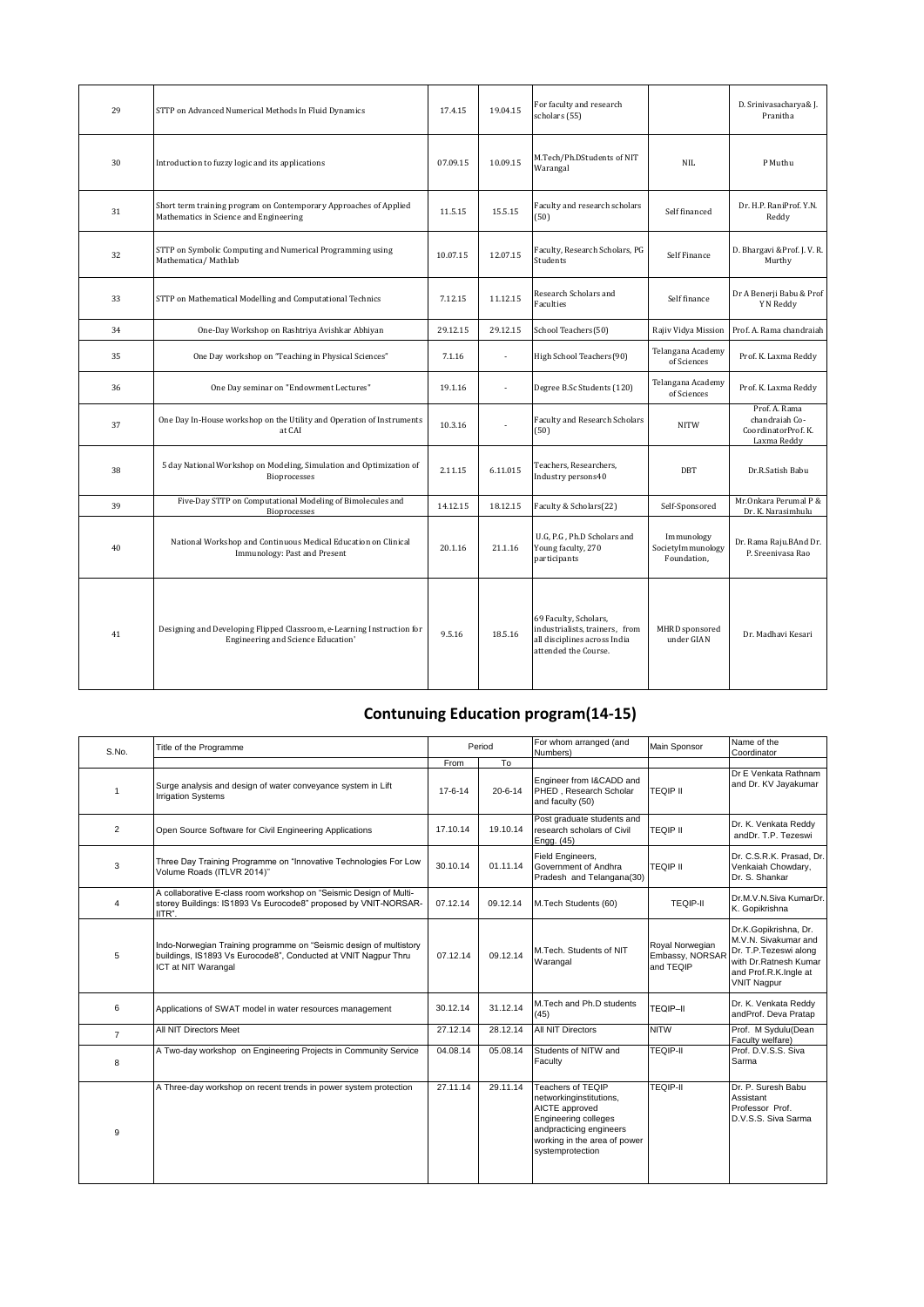| 10       | Workshop on Curriculum for Dean(Academic) of NITs                                                                              | 22.12.14             | 23.12.15             | Dean(Academic) of various<br><b>NITs</b>                                                    | <b>TEQIP-II</b>                                                                                                 | Dr. D.V.L.N.Somayajulu                                                  |
|----------|--------------------------------------------------------------------------------------------------------------------------------|----------------------|----------------------|---------------------------------------------------------------------------------------------|-----------------------------------------------------------------------------------------------------------------|-------------------------------------------------------------------------|
| 11       | One day Workshop on Rapid Prototyping Systems                                                                                  | 27.9.14              |                      | <b>NIT Faculty</b>                                                                          | <b>TEQIP-II</b>                                                                                                 | Dr. S. Srinivasa<br>RaoAssociate Professor                              |
| 12<br>13 | Advanced software for power system simulation<br>Recent Trends in Power system Protection                                      | 21.02.15<br>27.11.14 | 22.02.15<br>29.11.14 |                                                                                             | 40 Self Finance<br>60 TEQIP-II                                                                                  | Dr. P. Suresh Babu<br>Dr. P. Suresh BabuProf.<br><b>DVSS Siva Sarma</b> |
| 14       | One Day Workshopon Rapid Prototyping Systems                                                                                   | 27.9.14              | 27.9.14              | Faculty of NIT Warangal                                                                     | TEQIP-II                                                                                                        | Dr. T. Vinay Kumar S.                                                   |
| 15       | Training programme on "Management Capacity Enhancement at IIM                                                                  | 01.03.15             | 08.03.15             | Faculty from TEQIP funded                                                                   | NPIU(TEQIP-II),                                                                                                 | Srinivasa Rao<br>Prof.C.Raju,Chairman,                                  |
| 16       | Kozhikode"<br>Process simulation using Aspen plus                                                                              | 02.12.14             | 05.12.14             | Institutes<br>Students and faculty                                                          | Noida<br>NIT Trichy                                                                                             | PGP, IIM Kozhikode<br>Mr. A. Sarat Babu & Dr.                           |
| 17       | Workshop on Recent Trends in Graph Theory and its Applications                                                                 | 11.10.14             | 13.10.14             | Faculty (30)                                                                                | TEQIP-II project of<br>NIT Warangal                                                                             | V. Ram Sagar<br>Dr. P. Venkata Subba<br>ReddyDr. K. V.                  |
| 18       | Workshop on Radiochemistry                                                                                                     | 14.11.14             | 15.11.14             | Undergraduate and Post<br>Graduate Students of NITW<br>and 10 neighboring Colleges<br>(340) | IANCAS,(SRC)IGC<br>AR, Kalpakkam                                                                                | Kadambari<br>Prof. I. A. K. Reddy                                       |
| 19       | Bioinformatics And Its Applications<br>(Baia-2014)                                                                             | 03.04.14             | 04.04.14             | For P.G and Ph.D. scholars                                                                  | <b>TEQIP-II</b>                                                                                                 | Mr.P. Onkara Perumal.<br>&Dr. K. Narasimhulu                            |
| 21       | Regional training course on industrial radioactive particle tracking<br>(RPT) and SPECT for multi-phase process investigation  | 14.04.14             | 18.04.14             | Scientists from South East<br>Asian countries (~25)                                         | <b>International Atomic</b><br>Energy Agency<br>(IAEA)                                                          | Dr. CSRK Prasad                                                         |
| 22       | Education Dialogue 2014 on University Rankings, Research<br>Evaluation and Research Funding                                    | 19.06.14             |                      | Educationists(15)                                                                           | The British Council,<br>Times Higher<br>Education,<br><b>Thomson Reuters</b><br>and Planning<br>Commission, Gol | Dr. Ajey Kumar Patel                                                    |
| 23       | Workshop on Holistic Future Concepts for Indian Mobility: Indo -<br>European Collaboration                                     | 19.08.14             |                      | <b>Transportation Professionals</b><br>& Consultants(18)                                    | Steinbeis Centre for<br>Technology<br>Transfer India and<br>European Business<br>and Technology<br>Centre       | Dr. CSRK Prasad                                                         |
| 24       | 11th Metropolis World Congress 2014 at HYD.                                                                                    | 11.10.14             | 12.10.14             | Policy Makers, Practitioners<br>& Researchers 17                                            | GHMC, Hyderabad                                                                                                 | Dr. CSRK Prasad                                                         |
| 25       | India - US Technology Summit & Knowledge Expo                                                                                  | 18.11.14             | 19.11.14             | Educationists,<br>Technologists, Researchers,<br><b>Policy Makers</b>                       |                                                                                                                 | Dr. CSRK Prasad                                                         |
| 26       | day Workshop on "Public Transport, Mobility and Metropolitan<br>Strategies: how to transform cities for a better accessibility | 24.11.14             | ä,                   | Policy Makers(20)                                                                           | HMDA, Govt. of TS.<br>CODATU and<br>LACUB, France                                                               | Dr. CSRK Prasad                                                         |
| 27       | Climate Change Innovation and Resilience for Sustainable Livelihood                                                            | 12.01.15             | 14.01.15             | Scientists, faculty and<br>students                                                         | USAID Colorado<br><b>State University</b><br>(Kathmandu, Nepal)                                                 | Dr. CSRK Prasad                                                         |
| 28       | National Workshop on Draft Guidelines for Regional Development<br>Plans                                                        | 04.04.14             |                      | Policy Makers & Planners;<br>Researchers(30)                                                | SPA, New Delhi &<br><b>SUTP</b>                                                                                 | Dr. K. Venkata Reddy                                                    |
| 29       | Technical Seminar on Usage of Steel Slag - Ushering a New Era                                                                  | 25.04.14             |                      | Highway Engineers(28)                                                                       | FICCI, New Delhi                                                                                                | Dr. CSRK Prasad                                                         |
| 30       | Safety Aspects in the Research Applications of Ionising Radiation                                                              | 05.05.14             | 13.05.14             | Radiation workers in<br>research                                                            | <b>BARC</b>                                                                                                     | Dr. CSRK Prasad                                                         |
| 31       | Training Course on Remote Sensing & GIS Technology and<br>Advances (N-GI)                                                      | 06.05.14             | 27.06.14             | Working Professionals and<br>Faculty 40                                                     | NNRMS, ISROIIRS,<br>Dhradun                                                                                     | Dr. Ajey Kumar Patel                                                    |
| 32       | 3-Day National Workshop for Dissemination of Toolkits On<br>TrafficEngineering & Management                                    | 28.05.14             | 30.05.14             | Faculty and Working<br>professionals, (30)                                                  | Institute of Urban<br>Transport, at Delhi                                                                       | Dr. Arpan Mehar                                                         |
| 33       | Surge Analysis and Design of water conveyance systems in lift<br>irrigation schemes                                            | 18.06.14             | 20.06.14             | Faculty                                                                                     | <b>TEQIP II</b>                                                                                                 | Dr. CSRK Prasad                                                         |
| 34       | Design and Degree Show DDS 2014 Conference and Exhibition                                                                      | 27.06.14             | 29.06.14             | Researchers & Faculty;<br>Industry (23)                                                     | IDC. IITB Mumbai                                                                                                | Dr. E.Venkat Ratnam<br>andDr. K.V. Jayakumar                            |
| 35       | <b>Advanced Construction Project Management</b>                                                                                | 30.06.14             | 04.07.14             | Faculty, 30                                                                                 | Civil Engineering<br>Department IIT-<br>Delhi                                                                   | Dr. CSRK Prasad                                                         |
| 36       | One Day Workshop on Stakeholder Consultation on Guide for<br>Managing Rural Road Maintenance                                   | 05.07.14             |                      | Faculty and Working<br>professionals, (23)                                                  | ILO, New Delhi and<br>NRRDA, MoRD,<br>GOI, New Delhi                                                            | Dr. MVN Siva KumarDr.<br>T.P. Tezeswi                                   |
| 37       | Monsoon School on Urban Floods                                                                                                 | 04.08.14             | 09.08.14             | Researchers in Urban<br>flooding                                                            | ITRA, IISc.,<br>Bangalore                                                                                       | Dr. CSRK Prasad                                                         |
| 38       | One day state level workshop on Draft Urban Transport Policies                                                                 | 11.08.14             |                      | Faculty and Working<br>professionals, (25)                                                  | State Urban<br>Development<br>Agency,<br>Chhattisgarh,<br>Raipur                                                | Dr. Ajey Kumar Patel                                                    |
| 39       | One Day workshop with PTAs and STAs (PMGSY, NRRDA);                                                                            | 24.08.14             |                      | Researchers & Field<br>Engineers (30)                                                       | <b>IIT Bhubaneswar</b>                                                                                          | Dr. CSRK Prasad                                                         |
| 40       | three-day in-house workshop on open source software for civil<br><b>Engineering applications</b>                               | 17.10.14             | 19.10.14             | M.Tech Students (120)                                                                       | TEQIP-IIMHRD,<br><u>India</u>                                                                                   | Dr. CSRK Prasad                                                         |
| 41       | 3rd Indian PTV User Group Meeting & Training, training course for PTV VISSIM, VISWALK and VISUM                                | 03.11.14             | 07.11.14             | Faculty and Working<br>professionals, (20)                                                  | PTV<br>Group,<br>Germany,<br>Institute<br>of Urban Transport,<br>New Delhi.                                     | Dr. K. Venkata Reddy                                                    |
| 42       | Short Course on Geotechnical Investigation for Structural Engg.                                                                | 13.11.14             | 15.11.14             | Faculty                                                                                     | IIT Gandhinagar,<br>Ahmedabad                                                                                   | Dr. KVR Ravi Shankar                                                    |
| 43       | Nonlinear Finite Element Method(NLFEM)                                                                                         | 16.12.14             | 19.12.14             | Faculty and research<br>students (30)                                                       | IIT, Hyderabad                                                                                                  | andDr. Arpan Mehar<br>Dr. P. Hari Krishna                               |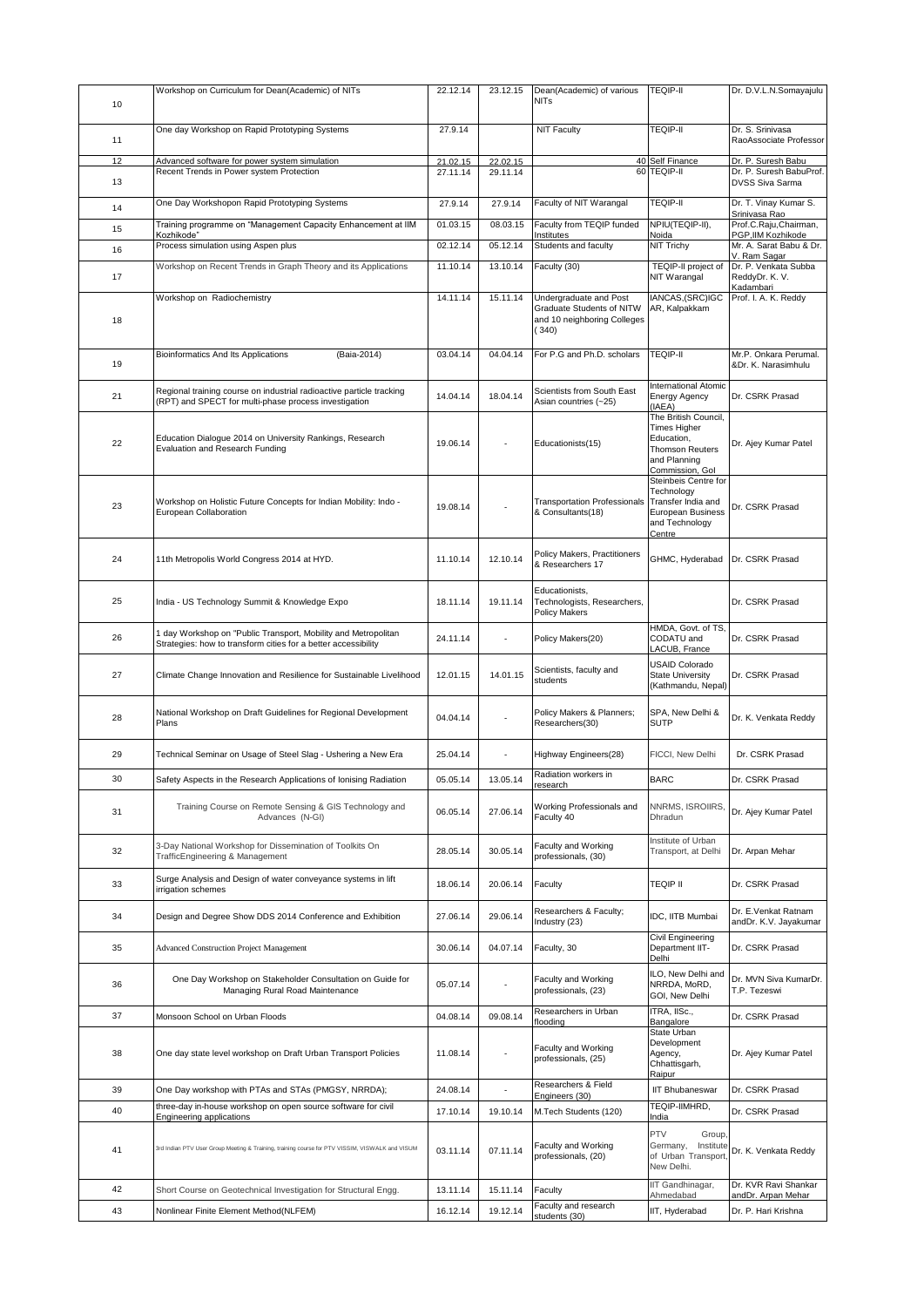| 44       | PTV VISSIM 7.0 Advanced Training Course                                                                               | 18.12.14             | 19.12.14                 | Working Professionals and<br>Faculty 15                                                                                       | PTV Group<br>Germany                                                 | Dr. K. Gopi Krishna, Dr.<br>MVN Siva Kumar, Dr.<br>T.P.Tezeswi, Dr.Rakesh<br>J. Pillai                                               |
|----------|-----------------------------------------------------------------------------------------------------------------------|----------------------|--------------------------|-------------------------------------------------------------------------------------------------------------------------------|----------------------------------------------------------------------|--------------------------------------------------------------------------------------------------------------------------------------|
| 45       | Modeling Tools for Sustainable Water Resources Management                                                             | 28.12.14             | 29.12.14                 | Faculty, students and<br>scholars                                                                                             | <b>IIT Hyderabad</b>                                                 | Dr. KVR Ravi Shankar                                                                                                                 |
| 46       | Geo-Risks and Remedies                                                                                                | 31.12.14             |                          | Faculty                                                                                                                       | Geotechnical<br>Engineering<br>Division, NITW                        | Dr. K. Venkata Reddy                                                                                                                 |
| 47       | Workshop on Training Strategies for Capacity Building in Rural Roads<br>Sector                                        | 16.01.15             |                          | Researchers and<br>Consultants(24)                                                                                            | World Bank &<br>NRRDA, MoRD<br>Delhi                                 | Dr. M. Shashi                                                                                                                        |
| 48       | Geo-Build 2015: Smart Infrastructure - Geo-build Infrastructure for<br>Smart Cities, Hyd.                             | 11.02.15             | 12.02.15                 | Researchers, Consultants &<br>Professionals(35)                                                                               | India Geospatial<br>Forum                                            | Dr. CSRK Prasad                                                                                                                      |
| 49       | Short course on Innovative Technologies in Transportation<br>Engineering (ITTE2015)                                   | 23.02.15             | 28.02.15                 | Working Professionals and<br>Faculty, (20)                                                                                    | (AICTE)IIT,<br>Guwahati                                              | Dr. K.V. JayakumarDr.<br>CSRK PrasadDr, Deva<br>PratapDr. M. Shashi                                                                  |
| 50       | Brainstorming on Road Safety Applications using Dedicated Short<br>Range Communications - The Way Forward             | 28.02.15             |                          | Scientists & Transportation<br>Professionals(20)                                                                              | CDAC, Hyderabad                                                      | Dr. Arpan Mehar                                                                                                                      |
| 51       |                                                                                                                       |                      |                          |                                                                                                                               |                                                                      |                                                                                                                                      |
| 52<br>53 | Advances in Sustainable Energy Studies<br>A Three day Workshop on "Advances in Computer Simulation of Solidif         | 01.11.14<br>18.12.14 | 02.11.14<br>20.12.14     | Faculty Members (50)<br>Faculty of TEQIP networking<br>& AICTE approved<br>Engineering Colleges.<br>Scientists and Engineers. | <b>TEQIP</b><br>TEQIP, NITW                                          | Prof. S.Srinivasa Rao<br>Prof. T. Srinivasa Rao<br>(Coordinator), Dr. G. S.<br>Reddy & Dr. R. Arockia<br>Kumar (Co-<br>coordinators) |
| 54       | International conference on New Frontiers in Chemical, Energy & Envir                                                 | 20.03.15             | 21.03.15                 |                                                                                                                               | NIT<br>Warangal(Golden<br>Jubilee Year of<br>Chemical Engg.<br>Dept) | Dr. A.Venu Vinod, Dr.<br>K. Anand Kishore, Dr.<br>S. Srinath & Dr. A.<br>Seshagiri Rao                                               |
| 55       | Process simulation using Aspen plus                                                                                   | 13.03.15             | 14.03.15                 | Students and faculty                                                                                                          | NIT Warangal                                                         | Mr. A. Sarat Babu & Dr.<br>V. Ram Sagar                                                                                              |
| 56       | Advanced flow reactors                                                                                                | 27.02.15             | 27.02.15                 | <b>Students</b>                                                                                                               | Self-finance                                                         | Dr. Shirish H Sonawane<br>& Dr. K. Anand Kishore                                                                                     |
| 57       | ChemFlair, National Student Conference                                                                                | 13.03.15             | 14.03.15                 | <b>Students</b>                                                                                                               | NIT<br>Warangal(Golden<br>Jubilee Year of<br>Chemical Engg.<br>Dept) | Dr. T. Sunil Kumar<br>Dr. P. V.<br>&<br>Suresh                                                                                       |
| 58       | Fuel cells and flow batteries for sustainable energy systems                                                          | 11.07.14             | 12.07.14                 | Students and faculty                                                                                                          | <b>TEQIP</b>                                                         | Dr. P. V. Suresh & S.<br>Murali Mohan                                                                                                |
| 59       | Trends in process control                                                                                             | 03.07.14             | 04.07.14                 | Students and faculty                                                                                                          | <b>TEQIP</b>                                                         | Dr. A. Seshagiri Rao &<br>Dr. G. Uday Bhaskar<br>Babu                                                                                |
| 60       | Eighth International Workshop on Graph Labelings (IWOGL 2014)                                                         | 03.12.14             | 06.12.14                 | Researchers Working in The NIT Warangal<br>Area of Graph Labelings                                                            |                                                                      | Prof. S. Arumugam                                                                                                                    |
| 61       | One Week ISTE STTP for Coordinators on Introduction to Design of<br>Algorithms                                        | 16-03-15             | 20-03-15                 | Faculty (221)                                                                                                                 | NMEICT Project,<br>MHRD, Govt. of<br>India                           | Prof. Partha Pratim<br>ChakrabartiProf. Partha<br>Pratim DasProf. Pallab<br>Das gupta                                                |
| 62       | Mathematics in Engineering EducationTEQIP Short Term<br>CourseKnowledge Incubation Center (KIC)IIT Guwahati           | 16.02.15             | 20.02.15                 | Faculties from all over India(<br>40)                                                                                         | DST, GOI                                                             | Prof. M.G.P Prasad,<br>Department of<br>Mathematics, IIT<br>Gauhati                                                                  |
| 63       | Two - week ISTE Short Term Training Programme (STTP) on<br>Pedagogy for Effective use of ICT in Engineering Education | 05.01.15             | 31.01.15                 | Faculties All over India(order DST, GOI<br>of 1000)                                                                           |                                                                      | Prof. Sahana Murthy,<br>Prof. Sridhar IyerIIT<br>Bombay                                                                              |
| 64       | Advances in applied optics (AAO)                                                                                      | 27.08.14             | 27.08.14                 | Faculty and Research<br>scholars                                                                                              | <b>TEQIP Phase II-</b><br><b>NITW</b>                                | Dr. Sourabh Roy, Dr. D.<br>DinakarDr. M. Sai<br>Shankar                                                                              |
| 65       | One day National workshop on "Recent Developments in<br>Nanomaterials and Applications" (RDNA-2015)                   | 30.3.15              | $\overline{\phantom{a}}$ | Faculty and Research<br>Scholars                                                                                              | Self-financed                                                        | Dr. K. V. G Reddy, Dr.<br>P. A Azeem and Dr. T.<br>Venkatappa Rao                                                                    |
| 66       | Developing More Purposeful English Courses in Engineering and<br>Degree Colleges                                      | 24.4.15              | 26.4.15                  | Faculty teaching in<br>engineering and degree<br>colleges; 45                                                                 | Self financed short<br>term training<br>programme                    | Dr. D. S. Kesava<br>Rao, Dr. M. R.<br>Vishwanathanand Dr. K.<br>Madhavi                                                              |
| 67       | Innovations in Organic Synthesis for industrial Applications                                                          | 28.7.14              | 30.7.14                  | Research Scholars and<br>faculty members from<br>various universities/<br>institutions                                        | Tequip                                                               | Prof. V. Rajeswar Rao                                                                                                                |
| 68       | one day seminar on "Hindi Rajbhasha Awareness Programme"                                                              | 12.9.14              |                          | Staff members of NITW                                                                                                         | NIT Warangal                                                         | Dr. Vishnu Shanker                                                                                                                   |